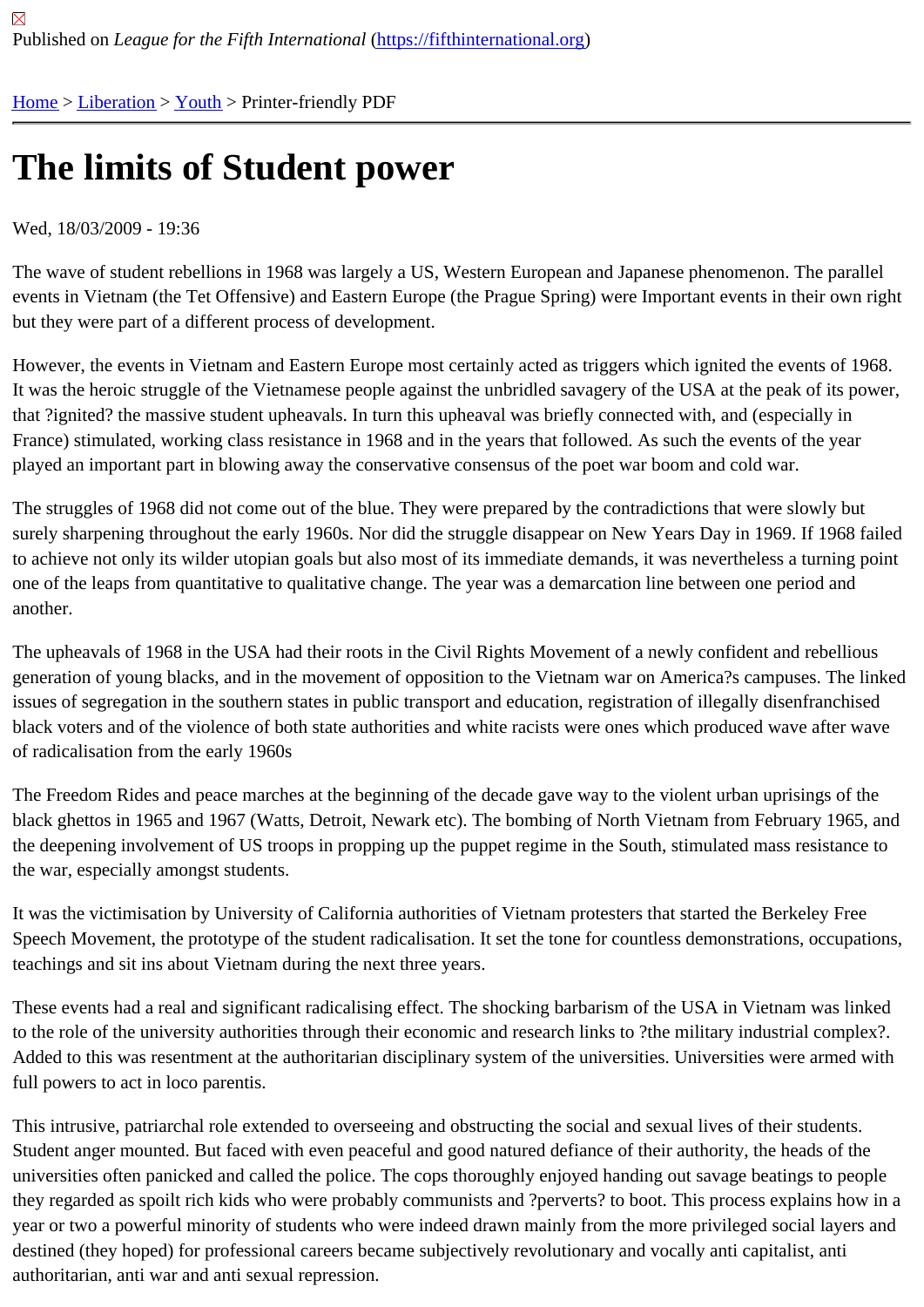The stuffy conformity of the 1950s and early 1960s began to collapse at all levels. The accepted truths of the cold war era the ?end of ideology?, the disappearance or ?bourgeoisification? of the working class, the ?consensus? politics were all called into question and came to be seen as ?bourgeois ideology?. In the teach ins at the colleges, the ideas of a bizarre medley of thinkers were retailed in garbled form perhaps best summed up in a slogan carried (and chanted) on one demonstration: ?Marx, Marcuse, Mao - world revolution now. Differences that had been ?rivers of blood? for the ?Old Left? were cheerfully ignored by the new. A free market in ideas saw Trotsky invoked alongside Ho Chi Minh, Mao, Guevara and even Stalin.

The reasons for this chaos and confusion at the level of political ideas was not only a result of the heterogeneous class background of students in general. It reflected the political bankruptcy of the major political forces within the workers? movement and the progressive petit bourgeoisie, and their total failure to lead or inspire youth in the mid and late 1960s. In the USA the working class was still tied by the AFL-CIO bureaucracy to Kennedy and Johnson?s Democratic Party.

For vast numbers of students and black activists, their faith in liberal in and the Democratic Party was shaken to its foundations by the Vietnam war and campus beatings.

In Europe, analogous processes were underway. The British Labour government from 1964 to 1970 backed the USA in Vietnam and imposed an incomes policy on workers. The German SPD had joined a Grand Coalition and supported a draconian emergency law. In France, the Socialist Party (SFIO) was at a low ebb, while the PCF had little appeal to radical students as it red baited them and later sold out the workers? struggles.

This opened the way for new ad hoc organisations to emerge amongst radicalised students. In Germany the SDS (the erstwhile student organisation of the SPD), in France the UNEF and 22 March Movement, in Britain the Vietnam Solidarity Committee and the short lived RSSF (Revolutionary Socialist Students Federation) and in the USA the Students for a Democratic Society (SDS) were the organisational expressions of the wave of student revolt.

These groups and others played an organising and agitational role in the great demonstrations and street battles of the year. Yet all of them withered or perished within a year or two, just as the idea of a central role for student radicalism itself faded. At its peak in 1968 the student movement envisaged ?student power? and espoused the ?detonator theory? with universities as ?red bases? or liberated zones. These were based on analogies drawn from Third World guerrilla warfare.

## **Elastic**

?Student power? was an elastic concept usually counterposed to ?reformist? ?student participation? which was dangled before students by the more flexible college administrations. At its most radical it meant rule of the university by general assemblies of students, academics and workers. In practice it usually ended up with a couple of student union members and observers on university senates or boards of governors.

The ?detonator theory? envisaged the French scenario. Student militancy would break the hypnotic spell of consumerism and the welfare state over the workers. The working class was seen by most 1968 radicals as being in a drugged sleep the drugs being ?affluence?, television, bureaucratic structures (trade unions) and participation in elections. The reformist leaders were not seen as active misleaders but rather as a sort of dead weight that a sufficiently explosive charge of spontaneity, direct action and confrontation would blow into the air.

This view appeared to be confirmed by some workers? responses especially young workers to the student mobilisations. But what would these workers join? They could not become honorary students or at least they could only when they were on strike or the students were ?sitting in? or ?taking the streets?. The idea that students would do so indefinitely thus creating permanently liberated zones or red bases was clearly a utopia.

Yet many in the first flush of enthusiasm believed it (Free, free the LSE; Take it from the Bourgeoisie!?). The example of France with its massive general strike however had a powerful effect in orientating a section of the student